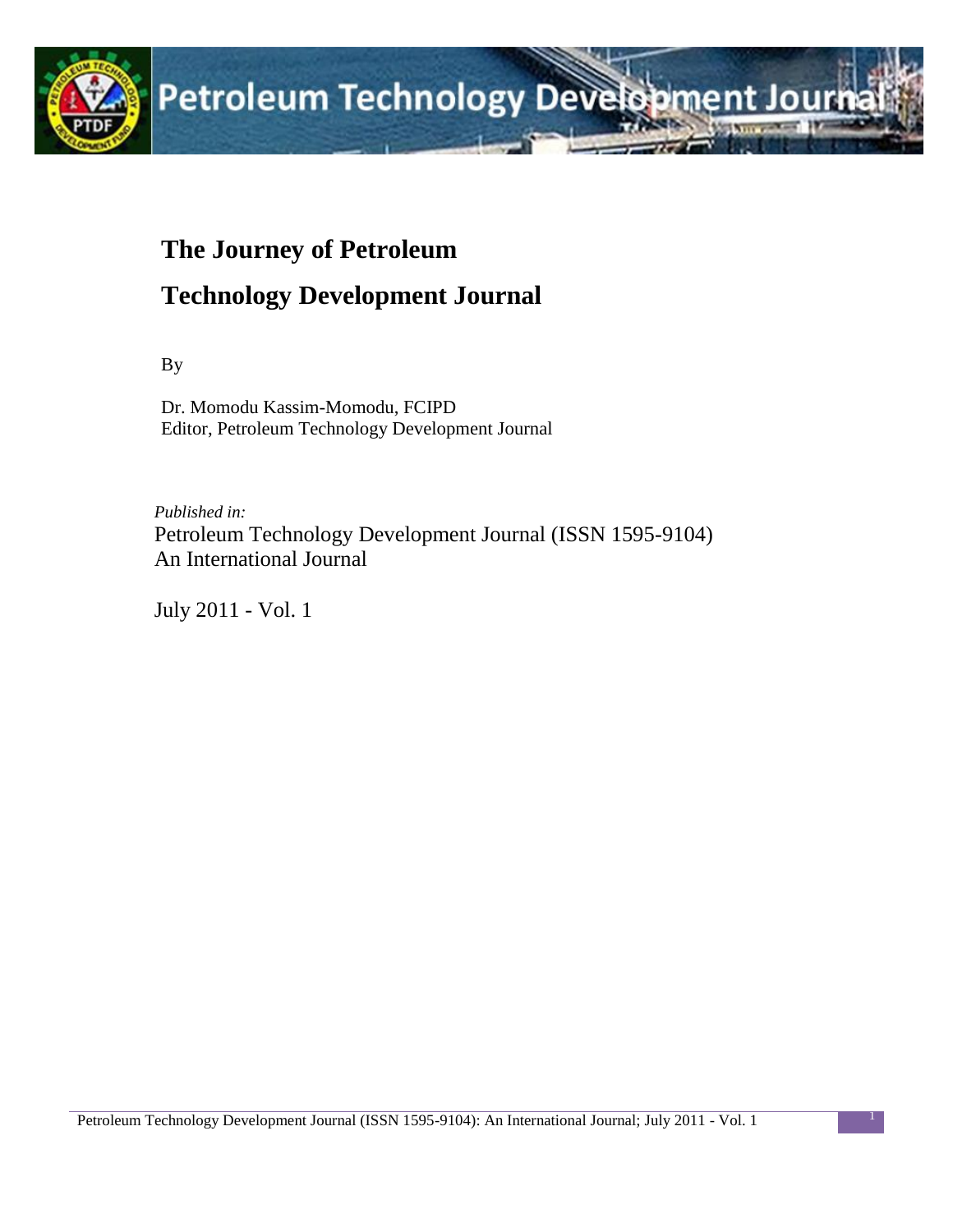#### *Abstract*

*The author narrates the story of Petroleum Technology Development Journal explaining how the idea of a Nigerian petroleum industry journal was conceived and developed. He explains the role played by the different personalities who had the dream, persons and organizations that worked assiduously for the realization of the dream and persons and organizations who are still working to ensure that the journal is sustained by all industry stakeholders as a foremost academic and petroleum industry journal that is relied upon for authoritative information and first class research material.* 

## **Conception of The Idea**

The Petroleum Technology Development Journal (PTDJ) was published as Petroleum Training Journal (PTJ) between 2001 and 2009. The idea of a first class petroleum journal that will meet both academic and professional needs was mooted at a meeting of the Forum of the Management of the Petroleum Training Institute, Effurun, (PTI) and the Training Managers in the Petroleum Sector (the Forum) in Nigeria in February 1996<sup>1</sup>. There was the unanimous expression of a genuinely felt need for a technical and authoritative journal that will add value to learning and development in the industry; and provide a high profile avenue for the publication of research works and case studies.

The issue of the journal remained on subsequent agendas of meetings of the Forum every February and September for two years, but not much was achieved since no corporate organisation was willing to fund the project or play host to the journal secretariat. However in September 1998 I hosted the meeting of the Forum in Lagos as the manager charged with responsibility for training and human resource planning for Chevron Corporation's Nigeria and Mid-Africa Strategic Business. I promised at that meeting to assist in realising the petroleum journal dream. I thereafter made several trips to Effurun, Delta State, from my Lagos base to meet with Dr. Samuel Ebika Ovuru, who was then the Principal of PTI, Sir Richard Edebiri, who was at that time PTI Director of Research and Consultancy and Dr. Mohammed Abass, the Registrar of PTI, to intensify efforts to establish the Editorial Board and set up a small administrative structure to work on the first issue of the journal.

#### **The Journal Constitution and Pioneer Editorial Board**

A draft Constitution that I wrote was adopted as the Forum chose *Petroleum Training Journal* as the name of the journal. The Editorial Board was thereafter established to pursue and actualize the dream under the auspices of the Forum. The first Editorial Board was made up of  $me^2$  as Editor, and Dr. Kevin Ikponmwosa Idehen of PTI as the Deputy Editor. Other pioneer members of the Editorial Board are Mr. Edoreh Agbah of Nigerian National Petroleum Corporation, Pastor S. O. J. Akpowowo of the Department of Petroleum Resources, Mr. Chris Osarumwense of Shell Petroleum Development Company of Nigeria, Miss. J. I. Philips of NAPIMS, NNPC, Mr. C. Y. Kachikwu of PTI, Dr. Samuel C. Onwudiwe of Nigerian Agip Oil Company, Mrs. E. T. Udisi of PTI and Mr. Zachariya A, Gundu.

 $\overline{a}$ 

<sup>1</sup> See the journal website – [www.petroleumtrainingjournal.com](http://www.petroleumtrainingjournal.com/)

<sup>2</sup> Momodu Kassim-Momodu, then of Chevron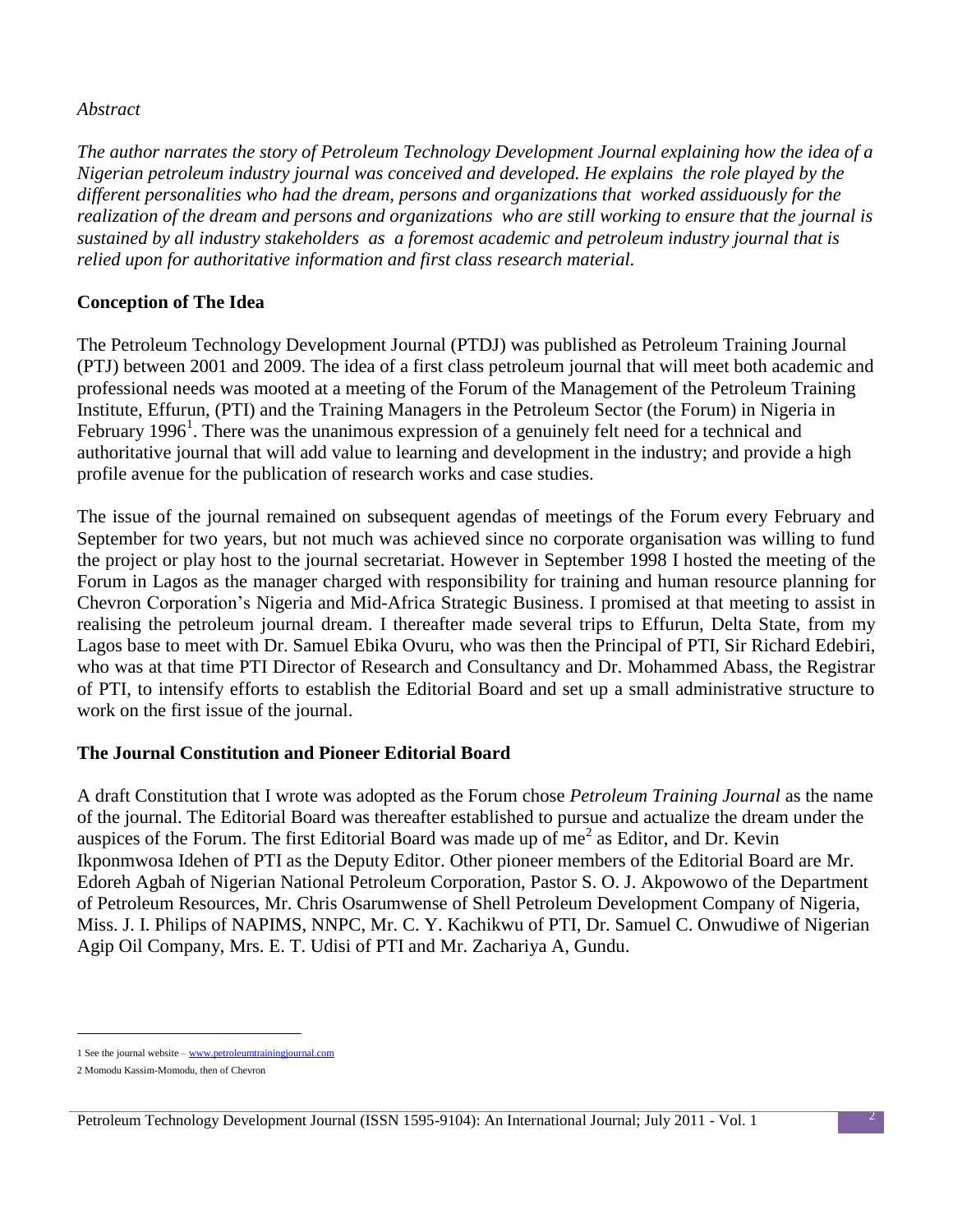#### **Growth of the Editorial Board**

Other members who later joined the Editorial Board are Mr. Andrew Omobude of PTDF; Mr. Musa Rabiu of Shell EP Africa, EPG; Dr. Edith Azinge of Chevron Nigeria Limited; Mrs. Habiba. A. Wakil, *mni,* of PTDF; Dr. I. A. Mohammed of the Department of Chemical Engineering, Ahmadu Bello University, Zaria; Mr. S. A. Dare of Pipeline Products Marketing Company Limited, Abuja; Dr. Asirra Eguma of the Centre for Petroleum Studies, Kaduna; Professor A. J. Kehinde of the Department of Chemical Engineering, University of Lagos, Akoka, Lagos; Professor C. S. Nwajide of Geoscan Technical Services Limited, Awka; and Professor J. A. Ajienka of the University of Port-Harcourt.

#### **The Editorial Advisory**

An Editorial Advisory Board was also established in 1999 with Sir Richard Edebiri, Director of Research and Consultancy, PTI as Chairman. Other pioneer members of the Editorial Advisory Board were Prof. Oye Ibidapo-Obe, Professor C. Ikoku, Mr. S. O. Akporido, Mrs. E. O. Gomes, Mr. Lapai A. Isah, Mr. R. C. Nwagbara, Mr. T. I. Omoruyi, and Mr. Ndu Ughamadu

#### **First Issue of the Journal**

The Editorial Board embarked on the search for writers of publishable materials and a fundraising drive, to raise funds for the first issue of the journal. The journey of the journal in the beginning was quite rough and rocky as a result of paucity of publishable articles and challenges of funds for printing of the maiden issue. Eventually, funds trickled in from the direct financial assistance of Shell Petroleum Development Company of Nigeria Ltd, National Petroleum Investment Management Services (NAPIMS), of Nigerian National Petroleum Corporation and Pipeline and Product Marketing Company Limited. Other sources of initial funds were the paid advertisement placements in the journal by Texaco Overseas Petroleum Company (Nigeria) Unlimited, Chevron Nigeria Limited, Multinational Expertise Limited and Ages Nigeria Limited. The moral support from Dr. Rilwanu Lukman, who was then the Nigerian Presidential Adviser on Petroleum & Energy and Former Secretary General of Organisation of Petroleum Exporting Countries (OPEC), Miss Ama Pepple, who was then the Permanent Secretary of the Ministry of Petroleum Resources, and other petroleum industry leaders was overwhelming. Chevron Nigeria Limited agreed to provide office accommodation for the journal and take full responsibility for the salaries and perquisites of the full time staff of the journal. The company also agreed to meet all administrative requirements of the journal including office equipment and stationery supplies, email, full internet facilities and DHL courier services for both local and overseas correspondence. We received encouragement and support and professional advise from Chief Aret Adams<sup>3</sup> of Multinational Expertise Limited, Mr. Egbert Imomoh<sup>4</sup> of Shell Petroleum Development Company of Nigeria Ltd and Professor Oye Ibidapo-Obe of the University of Lagos.

 $\overline{a}$ 

<sup>3</sup> He was the first Group Managing Director of Nigerian National Petroleum Corporation.

<sup>4</sup> He was at that time the Deputy Managing Director of Shell Petroleum Development Company of Nigeria.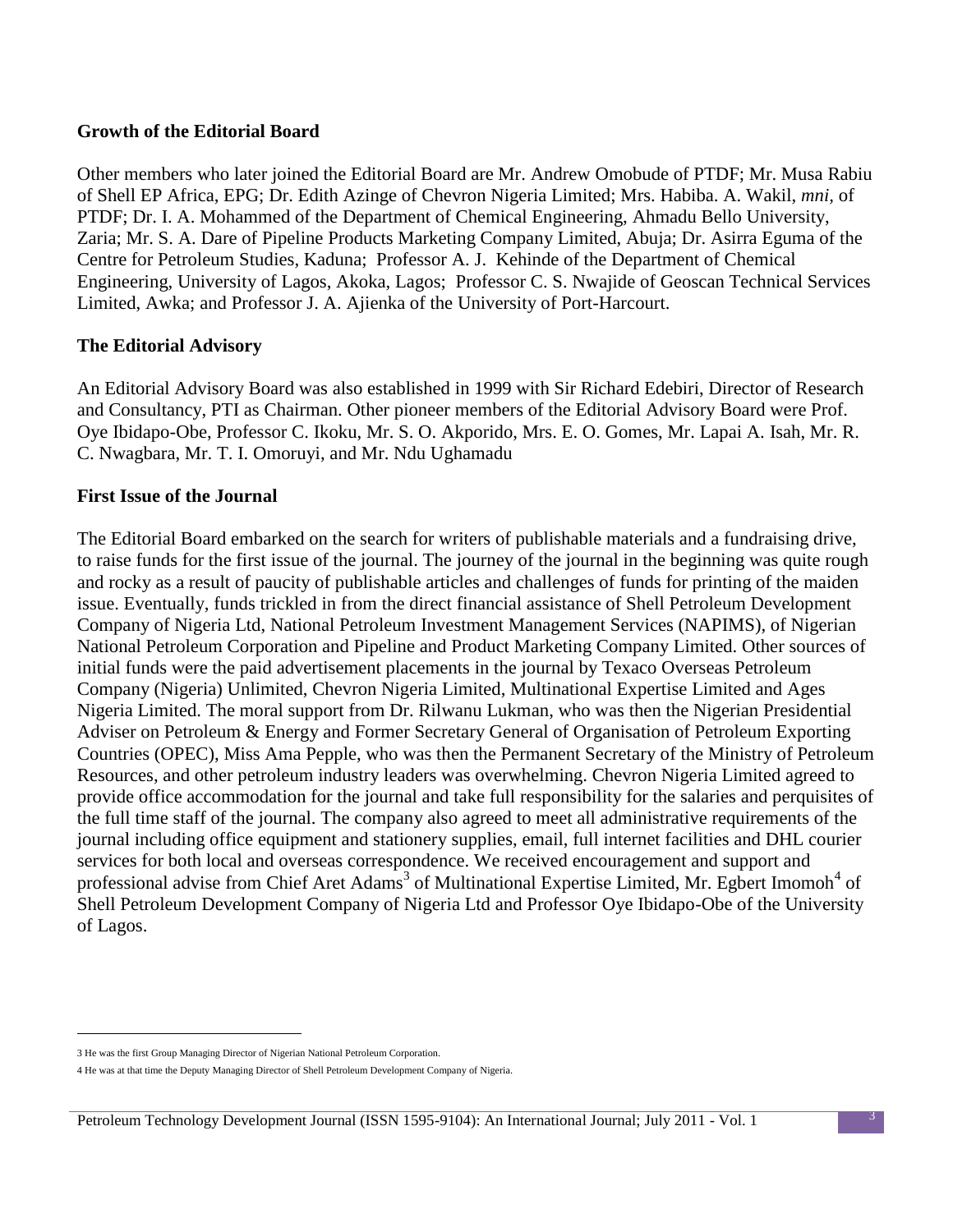The first issue of the journal was eventually published in 2001 but was formally presented to the public at a ceremony in Abuja on September 26, 2002 by Miss Ama Pepple,<sup>5</sup> on behalf of Dr. Rilwanu Luqman, who was away in Vienna attending a meeting of the OPEC. At the public presentation, concerns were expressed about the continuity, stability and future of the journal in view of the generally high mortality rate of journals. In his words of encouragement, Dr. Rilwanu Lukman advised that all hands should be on deck so that the journal can be sustained. Since then, the bi-annual has come a long way as the premier learning and development journal, with focus on the petroleum sector.

#### **Subsequent Issues of the Journal**

The second Volume of the first issue was delayed till March 2004 due to lack of funds and very poor subscription and sales. The Editorial Board approached the Petroleum Technology Development Fund (PTDF) for assistance and participation in the Editorial Board. Mr. Andrew Omobude was nominated by PTDF as a member of the Editorial Board and PTDF subsequently intervened and took over responsibility for funding the printing of the journal. With this intervention, the journal progressed on a steady course with the production of two issues annually. There was also a concert of motley stakeholders from the academic community and the industry who were actively supporting the vision of the journal through technical assistance by way of contributing articles and research materials for publication in the journal and assessment of materials submitted for publication.

A total of six volumes and twelve issues<sup>6</sup> of the Petroleum Training Journal were published before the name of the journal was changed to Petroleum Technology Development Journal in 2011. National Universities Commission Accreditation

Significantly, the journal was accredited by the National Universities Commission (NUC) as one of the foremost technical journals in the Nigerian intellectual and professional orbit. PTJ was ranked 'First' in the Technology and Engineering Category by the NUC in 2005. This accreditation confirmed the status of PTJ as a top quality reference petroleum technology journal. The Editorial Board has not relented in its efforts to continuously improve on that enviable achievement.

#### **The Journal on the Global Front**

PTJ made efforts to developed working cooperation with some overseas organizations for the purpose of international networking and circulation. Among such outfits are International Human Resources Development Corporation (IHRDC) in Boston, Massachusetts, USA; Crown Agents in UK; African Books and Collectives Ltd, Oxford, UK. The PTJ also attempted hatching a symbiotic relationship with Getenergy (UK) Limited<sup>7</sup>. The PTJ participated at the Getenergy Annual Event for Global Education and Training in Energy which held Dubai in March 2006. PTJ Editor made a presentation on Learning and Development in the Petroleum Industry and also facilitated one Circle of Exchange. PTJ and Getenergy jointly hosted the Getenergy African Regional Forum and PTJ Summit of Stakeholders in September 2006 in order to harness the benefits of synergy.

l

<sup>5</sup> Permanent Secretary Ministry of Petroleum Resources. She flew in that morning from OPEC Headquarters, Vienna, Austria where she was attending a session of the organisation to represent Dr. Rilwanu Lukman who was in Vienna.

<sup>6</sup> (2001) Vol. 1 No. 1 PTJ, (2004) Vol. 1 No. 2 PTJ, (2005) Vol. 2 No. 1 PTJ, (2005) Vol. 2 No. 2 PTJ, (2006) Vol. 3 No. 1 PTJ, (2006) Vol. 3 No. 2 PTJ, (2007) Vol. 4 No. 1 PTJ, (2007) Vol. 4 No. 2 PTJ, (2008) Vol. 5 No. 1 PTJ, (2008) Vol. 5 No. 2 PTJ, (2009) Vol. 6 No. 1 PTJ, (2009) Vol. 6 No. 2 PTJ,

<sup>7</sup> Global Education and Training in Energy Consultants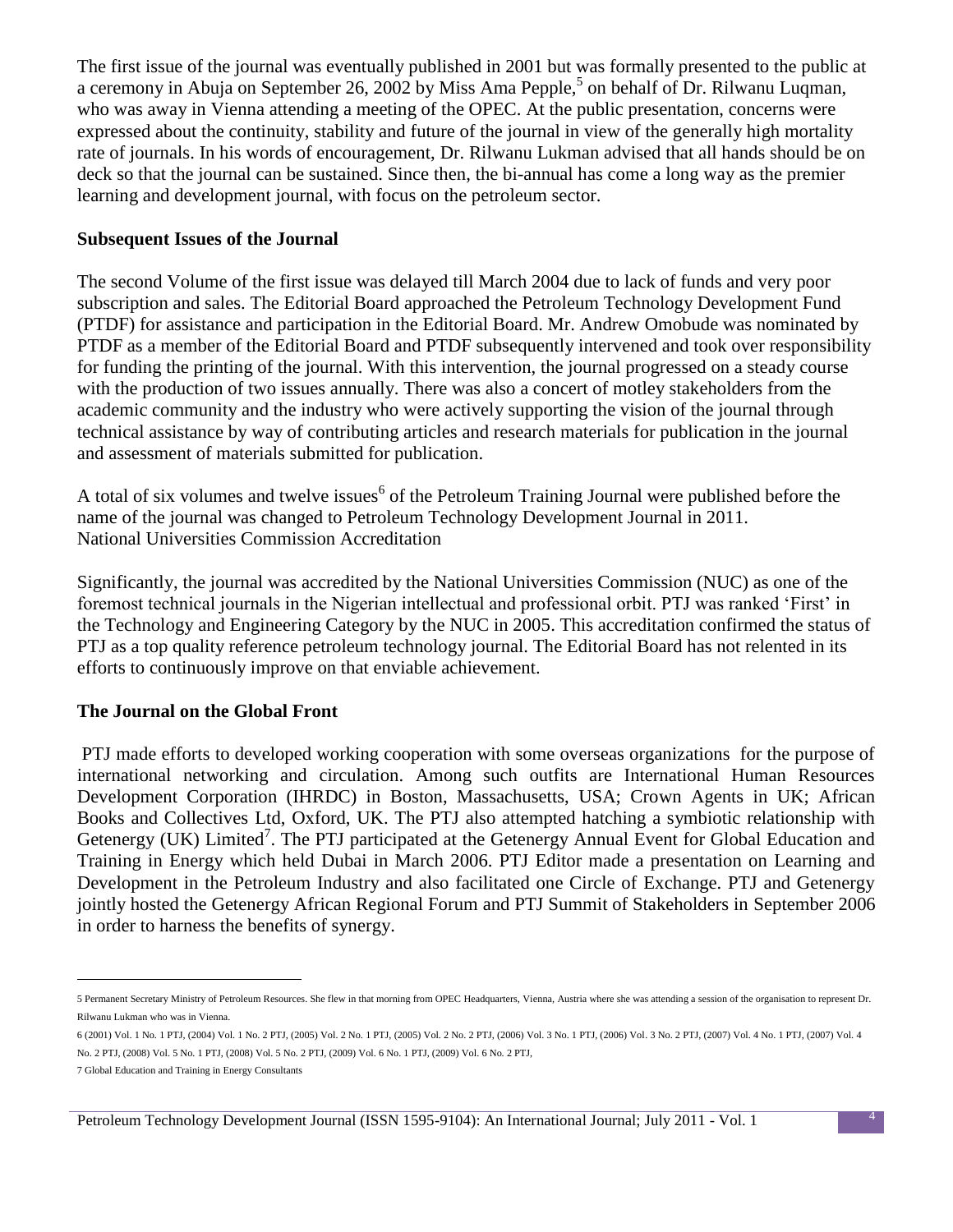#### **Summit of Stakeholders**

The PTJ held a Summit of Stakeholders on September 18, 2006. The primary motivation for the Summit was to appraise the progress of the PTJ, and also, to chart and agree on a clear mandate for action needed for moving the journal forward in order to consolidate on the initial successes, and register a much stronger impact, both locally in Nigeria and internationally. This was also an effort to get all stakeholders to take full ownership and increased responsibility for the Journal. The PTJ Summit was sponsored by the National Petroleum Investment Management Services (NAPIMS), NNPC through the instrumentality of Mr. George Osahon, who was then the Group General Manager. The Chairman of The Summit was Mr. Adamu Maina Waziri, the Executive Secretary, of PTDF as he then was.

The PTJ Summit of Stakeholders which had as its theme "Spearheading a Breakthrough in Petroleum Sector Learning and Development" was held in collaboration with Getenergy UK Limited - an independent facilitator between education, training and learning and the energy industry. PTJ also collaborated with Getenergy in hosting Getenergy's 1st Africa Regional Exchange on September 19, 2006, a day after the PTJ Summit. The theme for the Regional Exchange was "Cracking Local Content: Sharing Solutions for Sustainable Workforce Development." This event formed a central part of Getenergy's global education and training initiative. It brought together providers of education and training with upstream oil and gas operators, government representatives and the international companies to advance the development of human capability for the African Energy Industry. This foresight of collaboration in co-hosting the two events accounted to a very large extent for the quality of facilitation, participation and the significant success recorded at the Summit.

The PTJ Summit attracted the cream of human capital technocrats from a cross–section of the petroleum sector, the universities, professional bodies, petroleum management, and human resources consultants. The Summit featured five sub themes which were effectively facilitated by Dr. Ken Graham,<sup>8</sup> who was the overall facilitator and Professor A. J. Kehinde,<sup>9</sup> Engr. Joseph Akande.<sup>10</sup> Mr. Phil Andrews,<sup>11</sup> Alhaji Ahmed Acidah,<sup>12</sup> and Mallam Musa Rabiu.<sup>13</sup> There were 91 participants with professional expertise ranging from Management, Petroleum Engineering, Law, Finance, Marketing to Journalism at the Summit. Organizations and companies represented included NNPC, Petroleum Training Institute (PTI), Center for Petroleum Studies (CPS), Kaduna, Getenergy UK Ltd, London, Slonergy Oil and Gas, Lagos, PTDF, Abuja, Nigeria Liquefied Natural Gas Limited (NLNG), Shell, Mobil, Chevron, Integrated Data Sciences Limited (IDSL), Benin City, Petroleum Products Pricing Regulatory Agency (PPPRA) and other companies from a cross section of the upstream, midstream and downstream sectors of the oil and gas industry. etc.

The level of stakeholders' participation and copious ideas generated in this one day summit confirmed to a large extent the general acceptability of the PTJ concept and willingness of stakeholders to contribute to its sustainability as an authoritative international journal on human capital development in the petroleum

l

<sup>8</sup> an expert in Leadership Coaching and Development, Naperville, Illinois, USA

<sup>9</sup> Head, Department of Chemical Engineering, University of Lagos, Yaba, Lagos.

<sup>10</sup> Group General Manager, Nigerian Content Division, Nigerian National Petroleum Corporation, Abuja.

<sup>&</sup>lt;sup>11</sup> MD/CEO, Getenergy UK Ltd.

<sup>&</sup>lt;sup>12</sup> Manager, Group Learning & Development, NNPC, Abuja

<sup>&</sup>lt;sup>13</sup> Regional Learning and Leadership Development Adviser, Shell Exploration and Production, Africa (EPG), Warri.